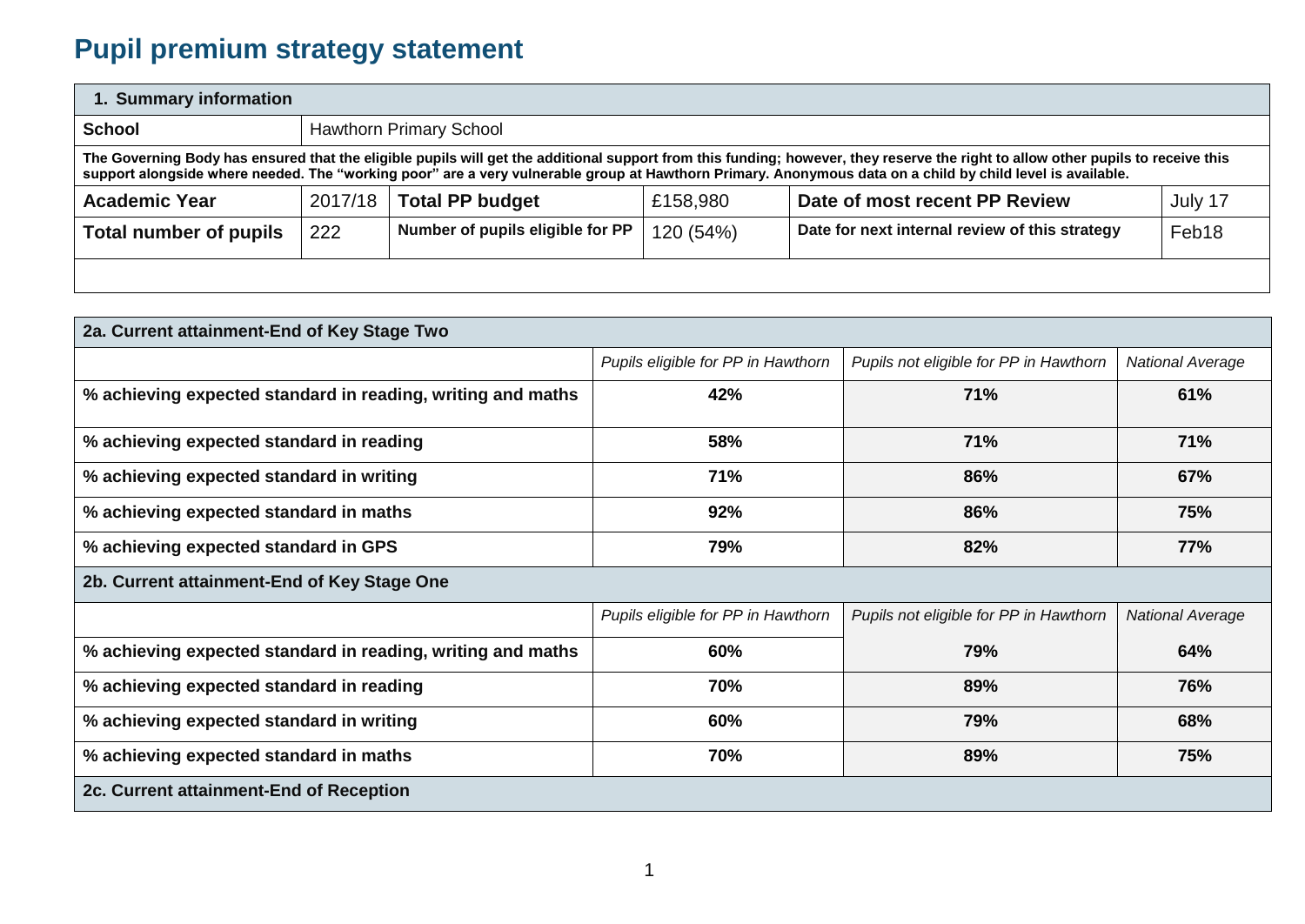|           |                                                                                                                                                                                        | Pupils eligible for PP in Hawthorn | Pupils not eligible for PP in Hawthorn                                                                                                                                                                    | <b>National Average</b> |  |  |  |
|-----------|----------------------------------------------------------------------------------------------------------------------------------------------------------------------------------------|------------------------------------|-----------------------------------------------------------------------------------------------------------------------------------------------------------------------------------------------------------|-------------------------|--|--|--|
|           | % achieving good level of development                                                                                                                                                  | 64%                                | 76%                                                                                                                                                                                                       | 69%                     |  |  |  |
|           | % achieving expected standard in reading                                                                                                                                               | 64%                                | 74%                                                                                                                                                                                                       | <b>77%</b>              |  |  |  |
|           | % achieving expected standard in writing                                                                                                                                               | 64%                                | 74%                                                                                                                                                                                                       | 73%                     |  |  |  |
|           | % achieving expected standard in maths                                                                                                                                                 | 82%                                | 84%                                                                                                                                                                                                       | 73%                     |  |  |  |
|           | 2. Barriers to future attainment (for pupils eligible for PP)                                                                                                                          |                                    |                                                                                                                                                                                                           |                         |  |  |  |
|           | In-school barriers (issues to be addressed in school, such as poor oral language skills)                                                                                               |                                    |                                                                                                                                                                                                           |                         |  |  |  |
| A.        | Many of the PP children also have a SEN especially Speech and language difficulties and this manifests itself in Reception and Key stage 1 where<br>PP children do not perform as well |                                    |                                                                                                                                                                                                           |                         |  |  |  |
| <b>B.</b> | Limited life and cultural experiences for some of our PP children restricts understanding of some curriculum areas (especially in writing).                                            |                                    |                                                                                                                                                                                                           |                         |  |  |  |
|           | External barriers (issues which also require action outside school, such as low attendance rates)                                                                                      |                                    |                                                                                                                                                                                                           |                         |  |  |  |
| C.        | A high number of pupils are subject to Child in Need or Child Protection Plans. This impacts on their emotional well-being and can<br>affect their ability to learn.                   |                                    |                                                                                                                                                                                                           |                         |  |  |  |
| D.        | Attendance rates for pupils eligible for PP are 95.6%, compared to 96.1% for Non PP. This reduces their school hours and can cause them to fall<br>behind.                             |                                    |                                                                                                                                                                                                           |                         |  |  |  |
|           | 3. Desired outcomes (Desired outcomes and how they will be measured)                                                                                                                   |                                    | <b>Success criteria</b>                                                                                                                                                                                   |                         |  |  |  |
| А.        | Improve Reading attainment levels in Key Stage 2                                                                                                                                       |                                    | The proportion of disadvantaged pupils in school<br>reaching nationally expected standard or above<br>in reading to be at least in line with the national<br>average in the 2018 statutory test outcomes. |                         |  |  |  |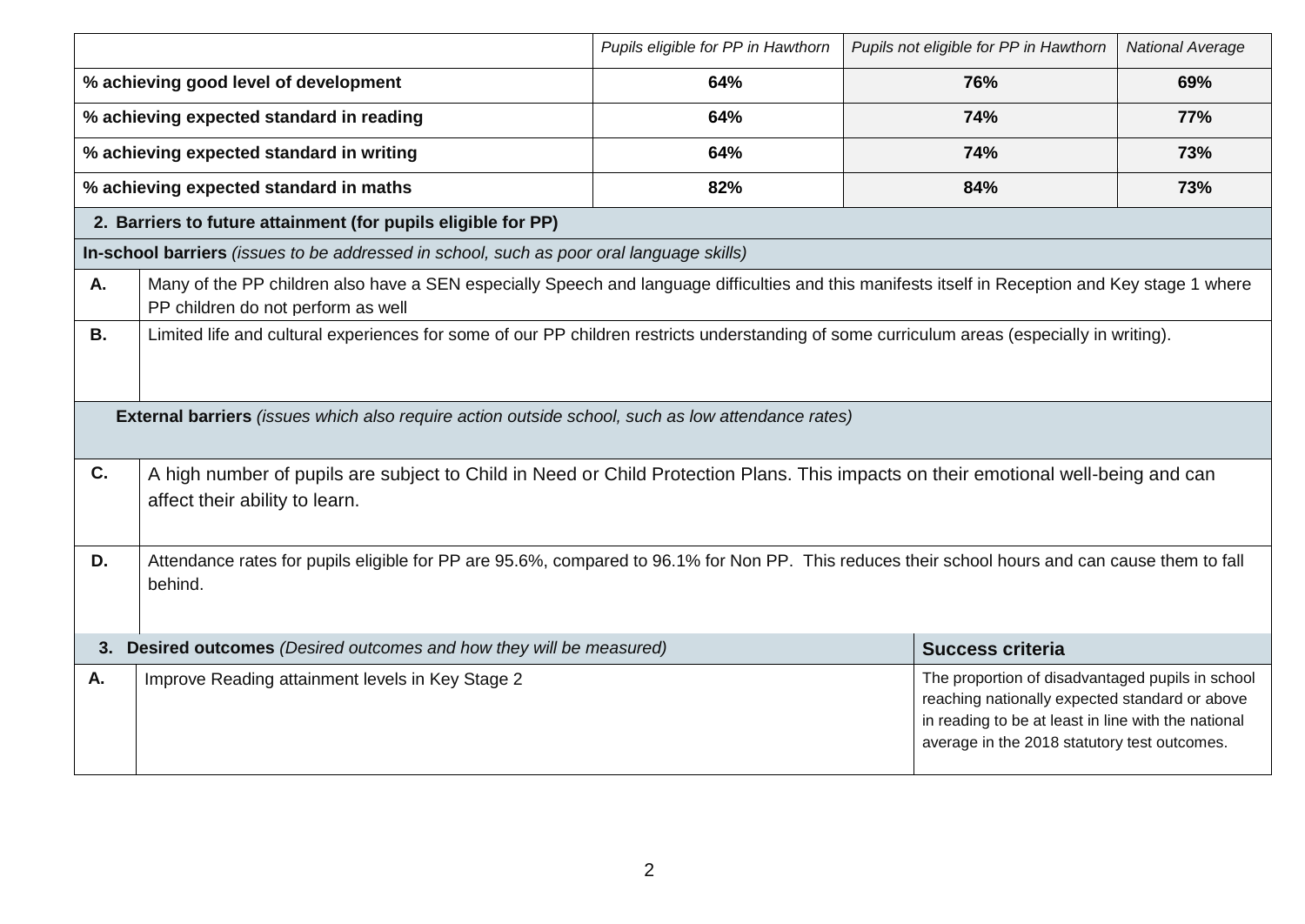| В. | Improve Reception and Key Stage 1 results for PP pupils | Disadvantaged pupils in school will make good<br>progress towards reaching nationally expected<br>standards in the 2018 outcomes at the end of<br>Reception and Key Stage 1, including in the Year<br>1 phonics check |
|----|---------------------------------------------------------|-----------------------------------------------------------------------------------------------------------------------------------------------------------------------------------------------------------------------|
| С. | Attendance improved for PP pupils                       | The much improved attendance outcomes for<br>disadvantaged pupils will be sustained and / or<br>improved further.                                                                                                     |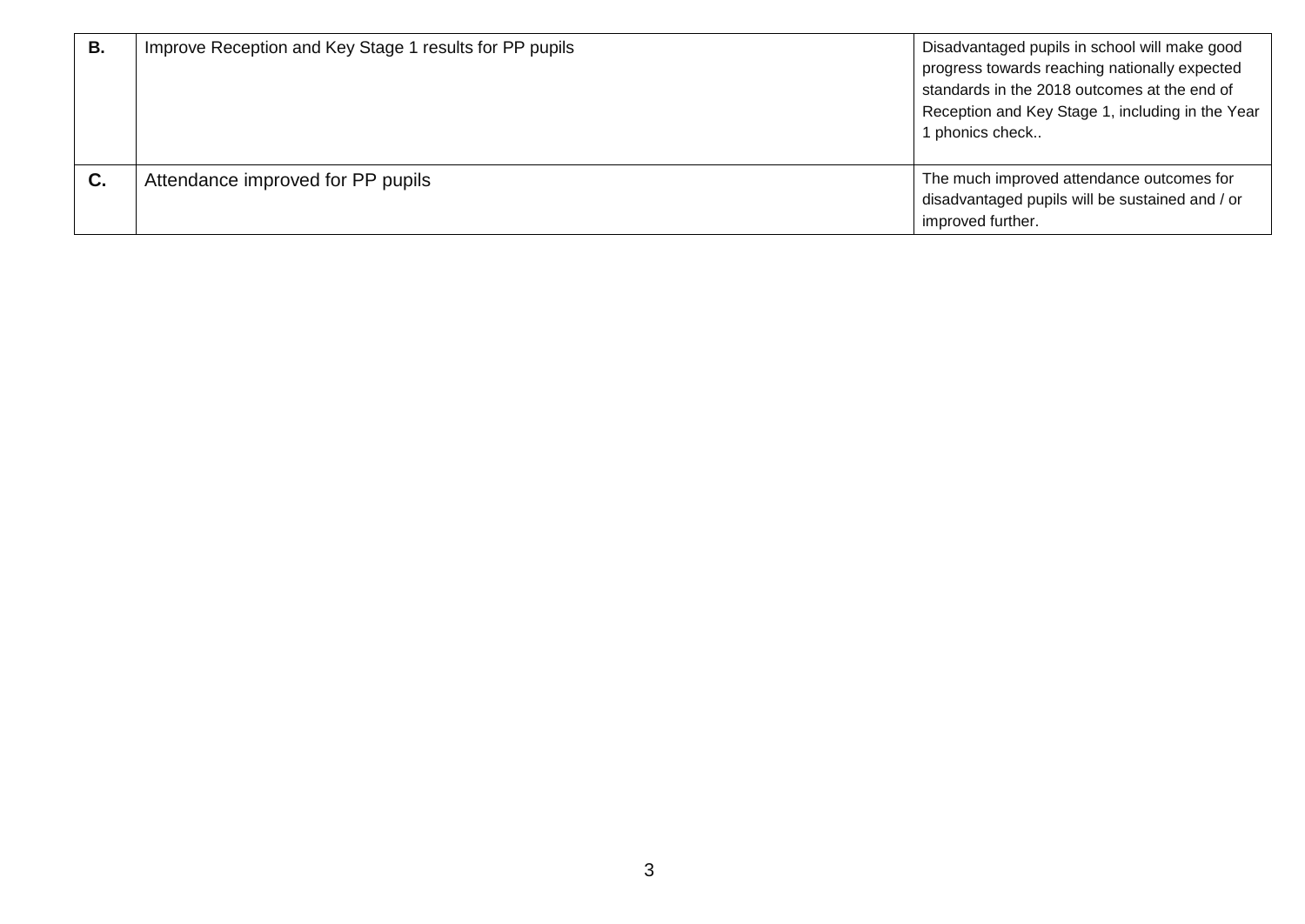| 4. Planned expenditure                                                                                                                                                        |                                                                     |                                                                                                                                                                                                                                                |                                                                                                                                                                    |                                                                                                                         |                                                                                                                          |                                                                                                                               |                                                                                      |                                                |                                                               |
|-------------------------------------------------------------------------------------------------------------------------------------------------------------------------------|---------------------------------------------------------------------|------------------------------------------------------------------------------------------------------------------------------------------------------------------------------------------------------------------------------------------------|--------------------------------------------------------------------------------------------------------------------------------------------------------------------|-------------------------------------------------------------------------------------------------------------------------|--------------------------------------------------------------------------------------------------------------------------|-------------------------------------------------------------------------------------------------------------------------------|--------------------------------------------------------------------------------------|------------------------------------------------|---------------------------------------------------------------|
| Academic year                                                                                                                                                                 |                                                                     | 2017/18                                                                                                                                                                                                                                        |                                                                                                                                                                    |                                                                                                                         |                                                                                                                          |                                                                                                                               |                                                                                      |                                                |                                                               |
|                                                                                                                                                                               |                                                                     | The three headings below enable schools to demonstrate how they are using the Pupil Premium to improve classroom pedagogy, provide<br>targeted support and support whole school strategies                                                     |                                                                                                                                                                    |                                                                                                                         |                                                                                                                          |                                                                                                                               |                                                                                      |                                                |                                                               |
| i. Quality of teaching for all                                                                                                                                                |                                                                     |                                                                                                                                                                                                                                                |                                                                                                                                                                    |                                                                                                                         |                                                                                                                          |                                                                                                                               |                                                                                      |                                                |                                                               |
| <b>Desired outcome</b>                                                                                                                                                        |                                                                     | Chosen action /<br>approach                                                                                                                                                                                                                    |                                                                                                                                                                    | What is the evidence and<br>rationale for this choice?                                                                  |                                                                                                                          | How will you ensure it is<br>implemented well?                                                                                | <b>Staff lead</b>                                                                    | implementation?                                | When will you review                                          |
| Improved teacher skills<br>impacts on ALL pupils                                                                                                                              |                                                                     | English and maths consultants<br>employed to advise, train and<br>support staff. Teachers are trained in<br>interventions in both English &<br>Maths strategies specifically for SEN<br>pupils and those who have been<br>Low Prior Attainment | population                                                                                                                                                         | Data clearly shows these groups<br>most vulnerable within PP                                                            | book scrutines etc<br>staff across school                                                                                | Monitoring by head, English coordinator<br>and external consultant. Observations,<br>CLPE (Power of reading) training for key | Rachel Clayton<br>(Assistant<br>Head/Maths<br>Lead)<br>Jen Pearson<br>(English Lead) | collected.                                     | End of each term when data is                                 |
| Improve attendance of PP<br>Attendance officer 5 x am for First<br>children<br>day response, data collection,<br>monitoring, parent meetings and<br>prosecutions if necessary |                                                                     | Attendance improved considerably<br>last year to 96%                                                                                                                                                                                           |                                                                                                                                                                    |                                                                                                                         | Monitored by SLT on weekly basis                                                                                         | Lorraine Shields<br>(Family Support<br>coordinator)                                                                           | reviewed.                                                                            | End of each term when data is                  |                                                               |
|                                                                                                                                                                               |                                                                     |                                                                                                                                                                                                                                                |                                                                                                                                                                    |                                                                                                                         |                                                                                                                          |                                                                                                                               | <b>Total budgeted cost</b>                                                           | £23,500                                        |                                                               |
| ii. Targeted support<br><b>Desired</b><br>outcome                                                                                                                             |                                                                     | <b>Chosen action / approach</b>                                                                                                                                                                                                                |                                                                                                                                                                    | What is the evidence and<br>rationale for this choice?                                                                  |                                                                                                                          | How will you ensure it<br>is implemented well?                                                                                | <b>Staff lead</b>                                                                    |                                                | When will you<br>review<br>implementation?                    |
| Y6 results are at<br>national averages July<br>2018                                                                                                                           | Additional teacher in Y6 to ensure progress is rapid<br>and secure. |                                                                                                                                                                                                                                                | This had a huge impact last year when the<br>new curriculum was implemented and<br>children made good progress. High quality<br>teacher is good option at Hawthorn |                                                                                                                         | Monitored by head and<br>finance/staffing committee as<br>this is a large expenditure $-$<br>data to committee each term | Rachel Clayton (Assistant<br>Head/Maths Lead)                                                                                 |                                                                                      | End of each term<br>when data is<br>collected. |                                                               |
| Pupils with SEN have<br>underlying needs met<br>early                                                                                                                         |                                                                     | Speech therapist employed 1 days a week. Staff are<br>trained to deliver Word Aware and Talk boost Group<br>work in Sound Awareness, narrative and Early<br>sentence building                                                                  |                                                                                                                                                                    | Clear evidence from last year and national<br>data that these approaches support<br>children with Sp and L difficulties |                                                                                                                          | Data is scrutinised by<br>head/Senco every term.<br>Planning and review meetings<br>with professionals each term              | Sarah Leadbitter/Caroline<br>Beecroft - Acting SENDCO                                |                                                | At the end of the<br>year once all data<br>has been analysed. |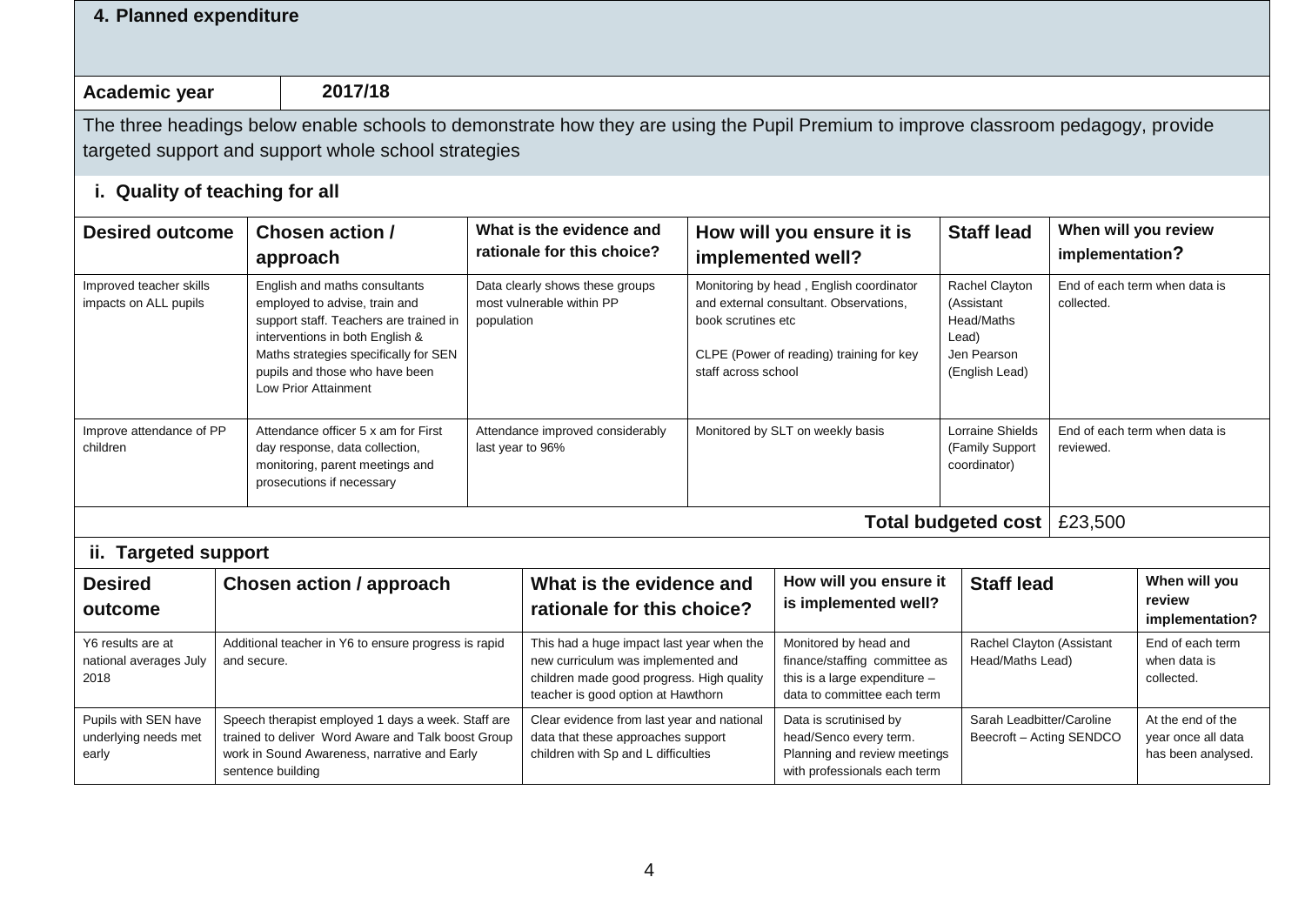| Pupils with SEN have<br>underlying needs met<br>early                                                              | Educational Psychologists employed 2 days a week.<br>Individual casework, staff training                                        |                                                                                                                                                                                            | Early Intervention proven to have greatest<br>impact long term. Will raise attainment low<br>down the school reducing Low Prior<br>Attainment numbers                                                                                                                      |                                                                                                                                                                                                                                                   | Data is scrutinised by<br>head/Senco every term.<br>Planning and review meetings<br>with professionals each term | Sarah Leadbitter/Caroline<br>Beecroft - Acting SENDCO                                                                 |                                                                                             | End of each term<br>when data is<br>collected.                |                                                |
|--------------------------------------------------------------------------------------------------------------------|---------------------------------------------------------------------------------------------------------------------------------|--------------------------------------------------------------------------------------------------------------------------------------------------------------------------------------------|----------------------------------------------------------------------------------------------------------------------------------------------------------------------------------------------------------------------------------------------------------------------------|---------------------------------------------------------------------------------------------------------------------------------------------------------------------------------------------------------------------------------------------------|------------------------------------------------------------------------------------------------------------------|-----------------------------------------------------------------------------------------------------------------------|---------------------------------------------------------------------------------------------|---------------------------------------------------------------|------------------------------------------------|
| Pupils in reception<br>and Key Stage 1<br>make rapid progress<br>in the early years of<br>school.                  | Additional SEN Teaching Assistants.<br>In Reception to ensure early intervention<br>In KS1 for additional support with reading. |                                                                                                                                                                                            | Last year's results demonstrate that this<br>additional staffing improve attainment.<br>Teachers and highly trained and skilled<br>TAs work very closely together (This<br>approach being recognised by Sutton<br>Trust as the way additional TAs do make a<br>difference) |                                                                                                                                                                                                                                                   | Data is scrutinised by<br>head/Senco every term.                                                                 | Sarah Leadbitter/Caroline<br>Beecroft - Acting SENDCO                                                                 |                                                                                             | At the end of the<br>year once all data<br>has been analysed. |                                                |
| Y6 Easter school                                                                                                   |                                                                                                                                 | 2 members of staff work for a week in the Easter<br>holidays running Booster classes for Y6 to ensure<br>they do not lose motivation.                                                      |                                                                                                                                                                                                                                                                            | Sutton Trust evidence for Summer schools<br>is clear, children usually all attend Easter<br>school although it is voluntary.                                                                                                                      |                                                                                                                  | Head checks on quality of<br>Easter school.                                                                           | Rachel Clayton (Assistant<br>Head/Maths Lead)<br>Lead)                                      | Jen Pearson(Y6 teacher/English                                | End of each term<br>when data is<br>collected. |
|                                                                                                                    | <b>Total budgeted cost</b>                                                                                                      |                                                                                                                                                                                            |                                                                                                                                                                                                                                                                            |                                                                                                                                                                                                                                                   |                                                                                                                  | £113,504                                                                                                              |                                                                                             |                                                               |                                                |
| iii. Other approaches                                                                                              |                                                                                                                                 |                                                                                                                                                                                            |                                                                                                                                                                                                                                                                            |                                                                                                                                                                                                                                                   |                                                                                                                  |                                                                                                                       |                                                                                             |                                                               |                                                |
| <b>Desired outcome</b>                                                                                             |                                                                                                                                 | <b>Chosen action /</b>                                                                                                                                                                     |                                                                                                                                                                                                                                                                            | What is the evidence and                                                                                                                                                                                                                          | How will you ensure it is                                                                                        |                                                                                                                       | <b>Staff lead</b>                                                                           | When will you review                                          |                                                |
|                                                                                                                    |                                                                                                                                 | approach                                                                                                                                                                                   |                                                                                                                                                                                                                                                                            | rationale for this choice?                                                                                                                                                                                                                        |                                                                                                                  | implemented well?                                                                                                     |                                                                                             | implementation?                                               |                                                |
| Children will be able to<br>articulate and work through<br>concerns and be more<br>ready to learn.                 |                                                                                                                                 | 1:1 counselling 3 hours a<br>week                                                                                                                                                          | reports for detail.                                                                                                                                                                                                                                                        | This approach has had an enormous impact<br>on individuals who were struggling with their<br>emotions and unable to learn. See counselling                                                                                                        | counsellor.                                                                                                      | SLT to check quality, parental and child<br>feedback crucially important. Termly<br>planning and review meetings with | <b>Lorraine Shields</b><br>(FSC)                                                            | Annually at end of contract                                   |                                                |
| Pupils experiences enriched<br>and learning taking place<br>outside                                                |                                                                                                                                 | Forest School accredited<br>training for 1 teacher                                                                                                                                         |                                                                                                                                                                                                                                                                            | Forest school was trialled with Y4 last year,<br>enormously beneficial to engagement and<br>confidence of children involved. This training<br>will ensure all children will benefit from these<br>experiences as we have the facilities at school |                                                                                                                  | SLT to observe lessons over the year.                                                                                 | Cath Allison<br>(Forest School<br>lead)                                                     |                                                               | Annually after training complete               |
| New experiences enrich the<br>children's lives and excite<br>them into trying new things<br>and exploring further. |                                                                                                                                 | Theatre visits, concerts,<br>trip to London, Leeds to<br>visit Opera north,<br>residential experiences,<br>storytelling workshops,<br>theatre productions in<br>school, educational visits | their learning                                                                                                                                                                                                                                                             | The children often have very limited cultural<br>and learning opportunities at home and this is<br>essential for them to develop all aspects of                                                                                                   | Discussions with pupils                                                                                          |                                                                                                                       | Julia Bayes -<br><b>Acting Head</b><br>Teacher<br>Jane Dube<br>- Head Teacher<br>(Jan 2018) | Termly through pupil voice                                    |                                                |
|                                                                                                                    | Total budgeted cost   £21,976                                                                                                   |                                                                                                                                                                                            |                                                                                                                                                                                                                                                                            |                                                                                                                                                                                                                                                   |                                                                                                                  |                                                                                                                       |                                                                                             |                                                               |                                                |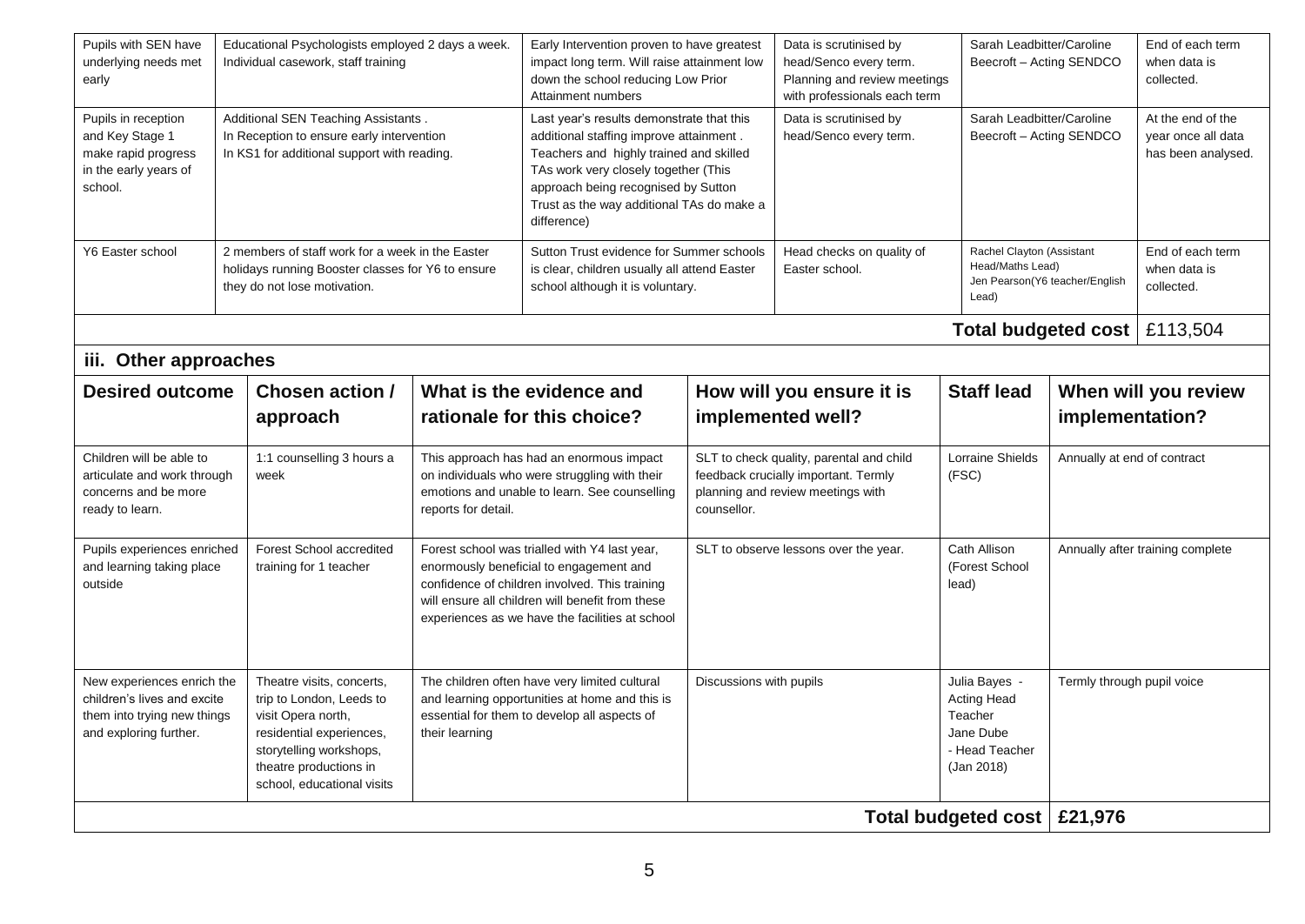Other interventions which have no cost attached are Social and Emotional learning approaches which all our staff are trained in; Metacognition and self regulation approaches which are the core principles behind the In Harmony programme, phonics work – all staff highly skilled in this area.1:1 tuition which takes place according to need.

| 5. Review of expenditure Completed July 18 |  |  |  |  |  |
|--------------------------------------------|--|--|--|--|--|
| <b>Previous Academic Year</b>              |  |  |  |  |  |
| i. Quality of teaching for all             |  |  |  |  |  |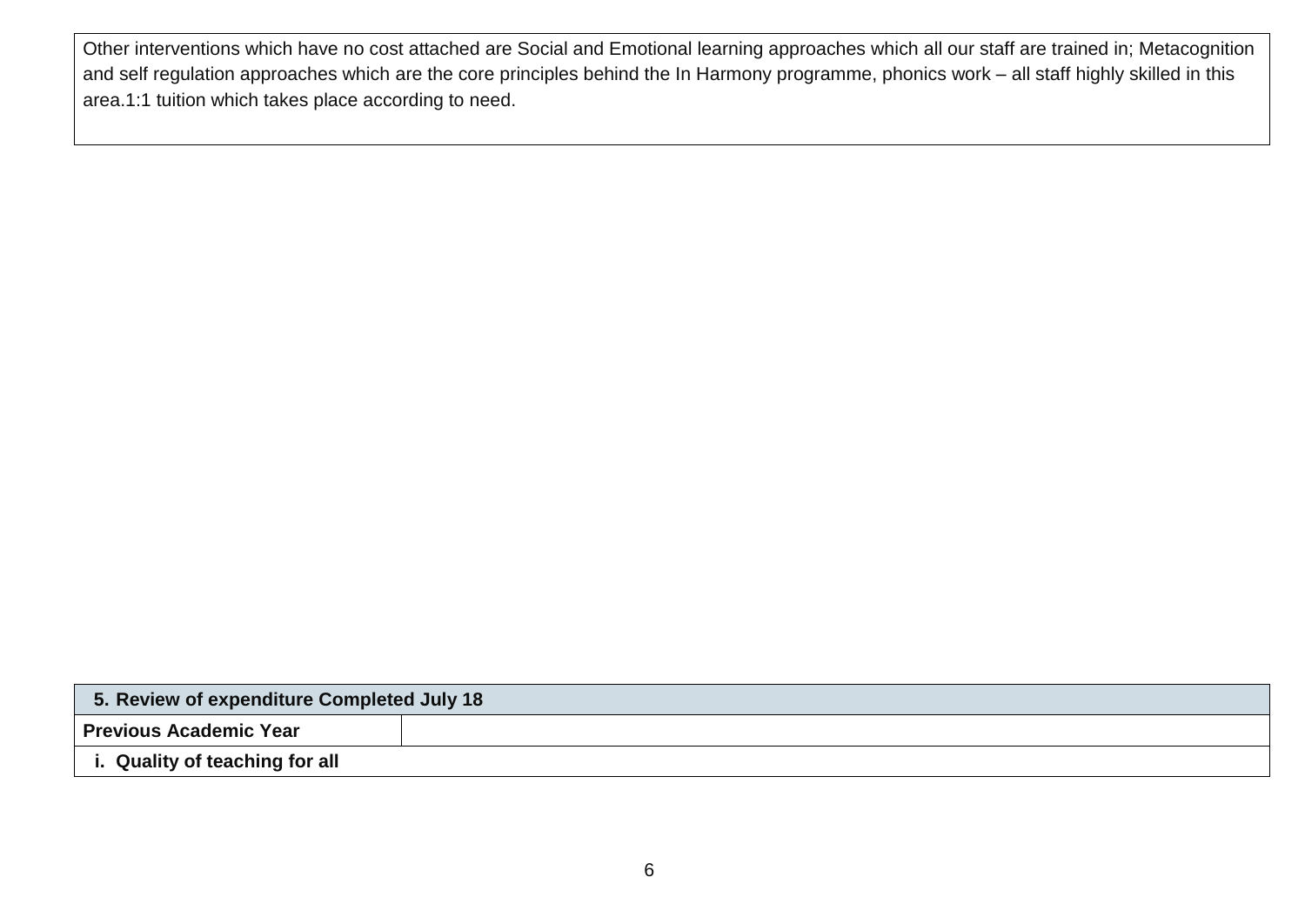| <b>Desired outcome</b>                                                                                                                                                     | <b>Chosen action</b><br>/ approach                                                                                                                                                                                                                             | <b>Estimated impact:</b> Did you meet the<br>success criteria? Include impact on pupils<br>not eligible for PP, if appropriate.                                                                                                                                        | <b>Lessons learned</b><br>(and whether you will continue with this approach)                                                                                                                                     | <b>Cost</b> |
|----------------------------------------------------------------------------------------------------------------------------------------------------------------------------|----------------------------------------------------------------------------------------------------------------------------------------------------------------------------------------------------------------------------------------------------------------|------------------------------------------------------------------------------------------------------------------------------------------------------------------------------------------------------------------------------------------------------------------------|------------------------------------------------------------------------------------------------------------------------------------------------------------------------------------------------------------------|-------------|
| Improved teacher skills<br>impacts on ALL pupils                                                                                                                           | English and maths<br>consultants employed to<br>advise, train and support<br>staff. Teachers are<br>trained in interventions<br>in both English & Maths<br>strategies specifically for<br>SEN pupils and those<br>who have been Low<br><b>Prior Attainment</b> | GLD improved for all and for PP children<br>KS1 Reading/Maths improved for all and Reading Greater<br>Depth for PP children<br>KS2 Reading/Writing/Maths improved<br>Observation s show improved teaching across the board.<br>Books show improved quality of teaching | The 1:1 bespoke training has had huge impact on teaching.<br>We will not continue with same level of consultant support<br>as no longer required and English and Maths coordinators<br>have clear plan for 18/19 |             |
| Improve attendance of PP<br>children                                                                                                                                       | Attendance officer 5 x<br>am for First day<br>response, data<br>collection, monitoring,<br>parent meetings and                                                                                                                                                 |                                                                                                                                                                                                                                                                        | This will continue into 17/18. We have employed the<br>attendance officer directly as attendance service had<br>ceased to exist.                                                                                 | £23,500     |
| ii. Targeted support                                                                                                                                                       |                                                                                                                                                                                                                                                                |                                                                                                                                                                                                                                                                        |                                                                                                                                                                                                                  |             |
| <b>Desired outcome</b>                                                                                                                                                     | <b>Chosen action</b>                                                                                                                                                                                                                                           | <b>Estimated impact:</b> Did you meet the                                                                                                                                                                                                                              | <b>Lessons learned</b>                                                                                                                                                                                           | <b>Cost</b> |
|                                                                                                                                                                            | / approach                                                                                                                                                                                                                                                     | success criteria? Include impact on pupils<br>not eligible for PP, if appropriate.                                                                                                                                                                                     | (and whether you will continue with this approach)                                                                                                                                                               |             |
| Y6 results are at national<br>averages July 2017                                                                                                                           | Additional teacher in Y6<br>to ensure progress is<br>rapid and secure.                                                                                                                                                                                         | KS2 results show improvements in all subjects. Maths,<br>Grammar and writing remain at or above National levels.<br>Reading still slightly below but improved by 11% on last year                                                                                      | Reading remains a focus for 18/19.<br>We will continue with additional support in Year 6 from AHT with a<br>focus on Maths and Writing across the curriculum.                                                    |             |
| Disadvantaged pupils with<br>SEN have their underlying<br>needs met at the earliest<br>possible stage and are<br>therefore ready to learn and<br>make accelerated progress | Speech therapist<br>employed 1day a week.<br>Staff are trained to<br>deliver Word Aware and<br>Talk boost Group work<br>in Sound Awareness,<br>narrative and Early<br>sentence building                                                                        | GLD especially improved after interventions by SPO and Lang<br>therapist<br>All teachers more confident in identifying and supporting Sp<br>and Lang difficulties. SEN results in KS1 and 2 improved.                                                                  | This will continue at the current level of 1 day a week.                                                                                                                                                         |             |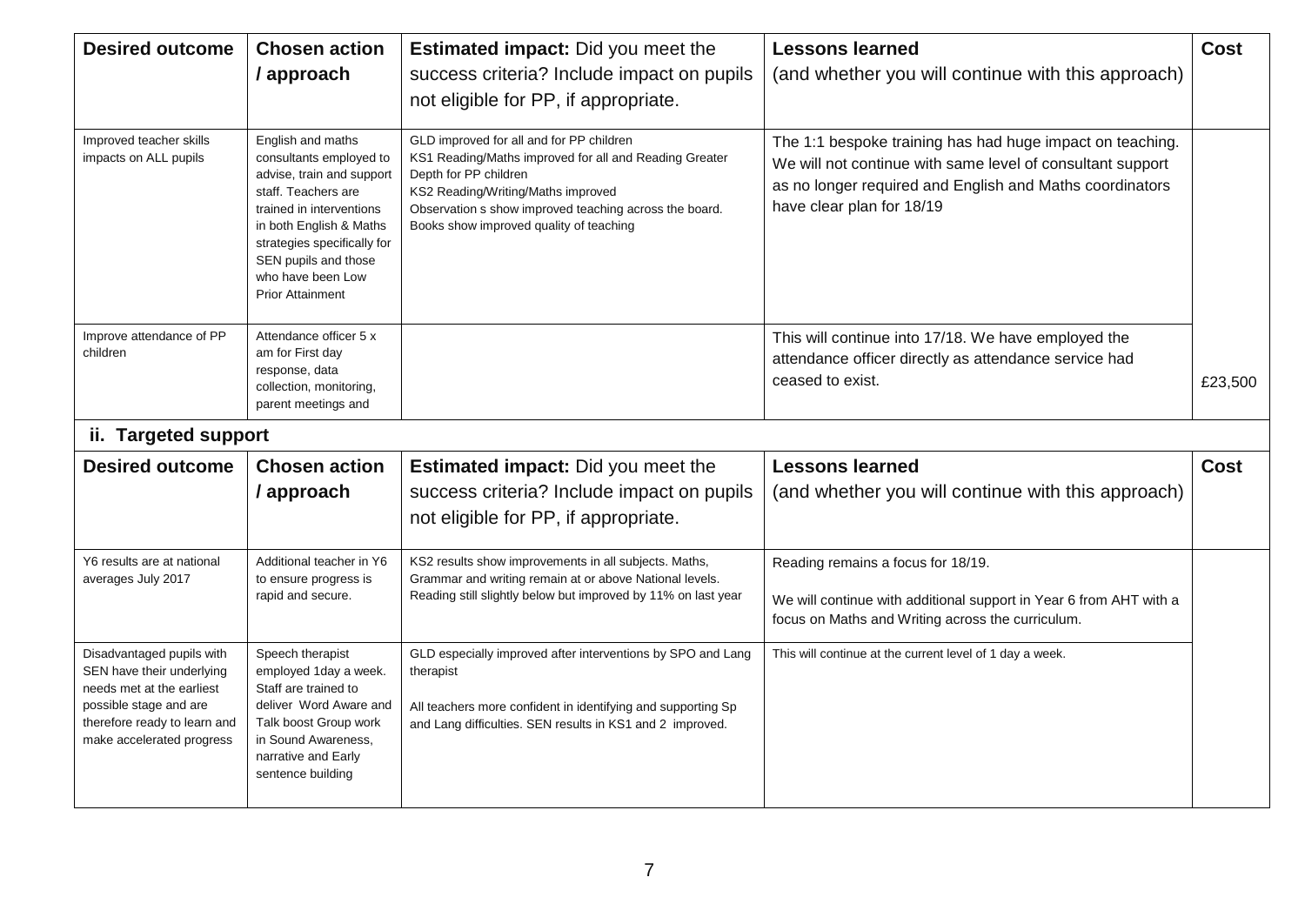| As above                                                                                                     | Educational<br>Psychologists employed<br>2 days a week.<br>Individual casework,<br>staff training                                               | Early Intervention has helped with the success this year. SEN<br>children report feeling supported, SEN interventions are<br>regularly monitored by SENCo     | This will continue                                                                                                                                                      |             |
|--------------------------------------------------------------------------------------------------------------|-------------------------------------------------------------------------------------------------------------------------------------------------|---------------------------------------------------------------------------------------------------------------------------------------------------------------|-------------------------------------------------------------------------------------------------------------------------------------------------------------------------|-------------|
| Disadvantaged pupils in<br>Reception and Key Stage 1<br>make rapid progress in the<br>early years of school. | <b>Additional SEN</b><br>Teaching Assistants.<br>In Reception to ensure<br>early intervention<br>In KS1 for additional<br>support with reading. | This years results demonstrate that this additional staffing<br>improve attainment. Teachers and highly trained and skilled<br>TAs work very closely together | This will continue with a new member of staff being recruited from Sept<br>'17. For reception TA                                                                        |             |
| Y6 Easter school                                                                                             | 2 members of staff work<br>for a week in the Easter<br>holidays running Booster<br>classes for Y6 to ensure<br>they do not lose                 | 28 out of 31 children attended Easter school and made sure<br>they kept up their work during the holidays. Children<br>thoroughly enjoyed it too,             | This will continue into 2018                                                                                                                                            |             |
|                                                                                                              | motivation.                                                                                                                                     |                                                                                                                                                               |                                                                                                                                                                         | £113,504    |
| iii. Other approaches                                                                                        |                                                                                                                                                 |                                                                                                                                                               |                                                                                                                                                                         |             |
| <b>Desired outcome</b>                                                                                       | <b>Chosen action</b>                                                                                                                            | <b>Estimated impact:</b> Did you meet the                                                                                                                     | <b>Lessons learned</b>                                                                                                                                                  | <b>Cost</b> |
|                                                                                                              | / approach                                                                                                                                      | success criteria? Include impact on pupils<br>not eligible for PP, if appropriate.                                                                            | (and whether you will continue with this approach)                                                                                                                      |             |
| Children will be able to<br>articulate and work through<br>concerns and be more<br>ready to learn.           | 1:1 counselling 3 hours<br>a week                                                                                                               | See counselling reports for detail.                                                                                                                           | This is to increase in 2017/18 as proving extremely beneficial for pupils<br>emotional needs. Will be 1 full day a week so group and family work can<br>be carried out. | £21,976     |
| Pupils experiences enriched<br>and learning taking place<br>outside                                          | Forest School<br>accredited training for 1<br>teacher                                                                                           | Engagement and confidence of children involved. Is clear to<br>see.                                                                                           | Cath has completed training and now has accreditation, she will use this to<br>cover all KS2 classes in 17/18 carrying out Forest school sessions.                      |             |